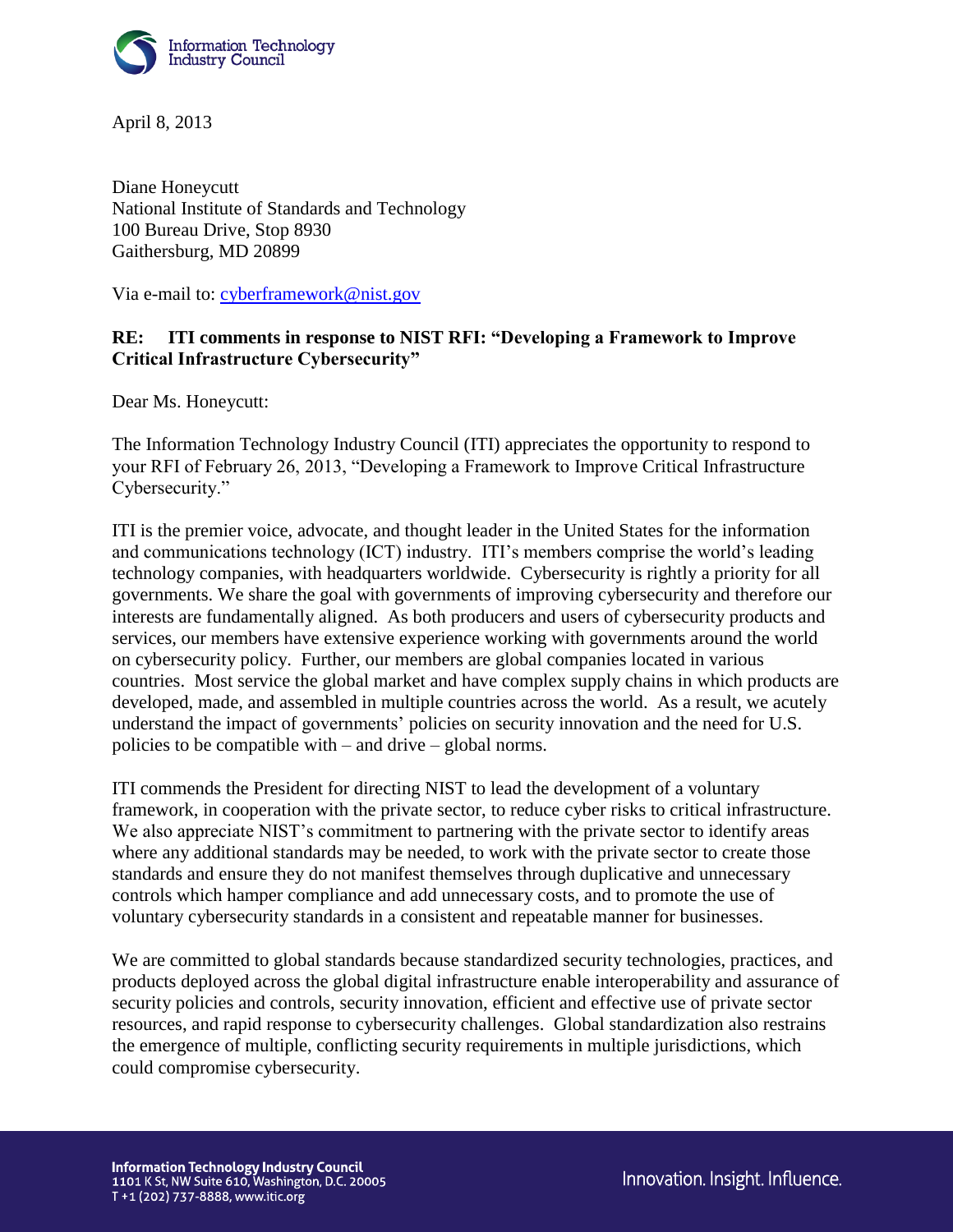

As a trade association, we cannot answer many of the organization-specific questions in the RFI. We have copied below in bold those questions to which we are responding. In addition to answers to those questions, immediately below we offer some general comments on the NIST approach to the Framework.

### **General comments on NIST's approach regarding the Cybersecurity Framework**

In an effort to better inform the public cybersecurity discussion, in 2011 ITI published a comprehensive set of cybersecurity principles for industry and government.<sup>1</sup> ITI's six principles aim to provide a useful and important lens through which any efforts to improve cybersecurity should be viewed. To be effective, efforts to enhance cybersecurity must:

- Leverage public-private partnerships and build upon existing initiatives and resource commitments;
- Reflect the borderless, interconnected, and global nature of today's cyber environment;
- Be able to adapt rapidly to emerging threats, technologies, and business models;
- Be based on effective risk management;
- Focus on raising public awareness; and
- More directly focus on bad actors and their threats.

We are pleased the Cybersecurity Framework as envisioned reflects the approaches described in our Principles. Its emphasis on promoting global, voluntary, consensus-based standards and best practices leverages industry's efforts and resource commitments and also reflects the borderless nature of cyberspace (Principles 1 and 2). Global ICT standards respond broadly to the needs of global markets, demonstrate relevance through voluntary worldwide adoption and implementation, and are products of standardization processes that are consensus-based, transparent, and industry-led with participation open to any interested party.

The fact that the Framework will be voluntary, that participating entities may choose which standards and best practices in the Framework are right for them, and that the Framework will be a "living document that allows for ongoing consultations in order to address constantly evolving risks" acknowledges that cybersecurity efforts must be flexible and based on risk management (ITI Principles 3 and 4). We assume this means that the list also will be 'living,' i.e., expanded if and when new standards are developed that are embraced by the marketplace. Finally, the overall goal of the Framework—to assist critical infrastructure sectors and other interested entities in identifying the guidance most effective in improving their security posture—comports with our Principle #5 on the importance of raising public awareness among end-users on what they can do to improve cybersecurity.

We also fully support NIST's statement that:

The Cybersecurity Framework will incorporate existing consensus-based standards to the fullest extent possible, consistent with requirements of the National Technology Transfer and Advancement Act of 1995, and guidance provided by Office of Management and Budget Circular A-119, "Federal Participation in the Development and Use of Voluntary

 $\overline{a}$ 

<sup>&</sup>lt;sup>1</sup> The IT Industry's Cybersecurity Principles for Industry and Government, found at www.itic.org.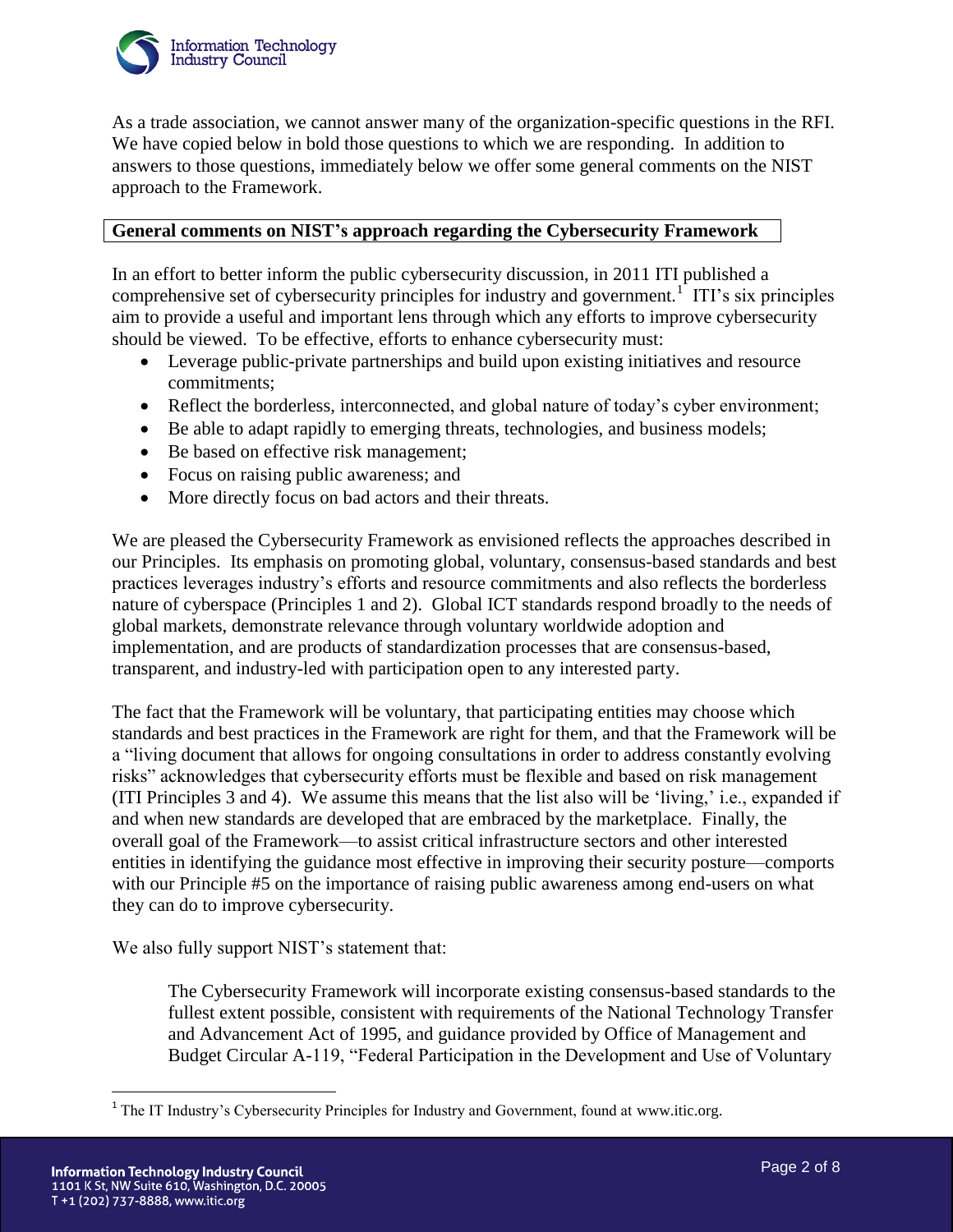

Consensus Standards and in Conformity Assessment Activities." Principles articulated in the Executive Office of the President memorandum M-12-08 "Principles for Federal Engagement in Standards Activities to Address National Priorities" will be followed. The Framework should also be consistent with, and support the broad policy goals of, the Administration's 2010 "National Security Strategy," 2011 "Cyberspace Policy Review," "International Strategy for Cyberspace" of May 2011 and HSPD-7 "Critical Infrastructure Identification, Prioritization, and Protection." (RFI p. 1)

Guidance provided by the NTTAA of 1995 and OMB Circular A-119 directs agencies to use voluntary consensus standards in lieu of government-unique standards except where inconsistent with law or otherwise impractical. This approach is also in line with the statement made by President Obama upon the 2009 release of the Administration's Cyberspace Policy Review: "Let me be very clear: my administration will not dictate security standards for private companies. On the contrary, we will collaborate with industry to find technology solutions that ensure our security and promote prosperity."

Finally, we strongly agree with the direction given by the Executive Order that the Framework be "technology neutral," and we commend NIST for stating in the introduction to the RFI that the Framework should include "technology-independent standards, guidelines and best practices." This will ensure that no specific technology is wrongly consecrated as a requirement, and instead that technology providers and users focus on managing risk and selecting specific security measures, including specific technologies, among a continuously evolving panoply of competing solutions.

As NIST Undersecretary Gallagher also rightly stated in his remarks opening the April 3, 2013 Cybersecurity Framework Workshop in Washington, DC, the NIST Cybersecurity Framework "will not be seeking to tell industry how to build your products." It is indeed imperative that the Framework not create any regulation of, or requirements related to, the design, development, manufacturing, or attributes of commercial ICT products. This is a careful delineation of the appropriate scope of cybersecurity-related regulation that will preserve and promote our industry's ability to innovate, which is critical to ensuring that our industry remains globally competitive—further strengthening cybersecurity.

In addition to decreasing security, we caution against prescriptive policy or regulatory approaches because they would set a dangerous global precedent, especially as the United States has worked so hard to discourage such initiatives at global bodies such as the International Telecommunication Union (ITU). We appreciate NIST remaining vigilant on this point in its analysis of the RFI responses and as it coordinates the development of the Framework.

### **Section 1: Questions Regarding Cybersecurity Practices**

*NIST solicits information about how organizations assess risk; how cybersecurity factors into that risk assessment; the current usage of existing cybersecurity frameworks, standards, and guidelines; and other management practices related to cybersecurity. In addition, NIST is interested in understanding whether particular frameworks, standards, guidelines, and/or best practices are mandated by legal or regulatory requirements and the challenges organizations*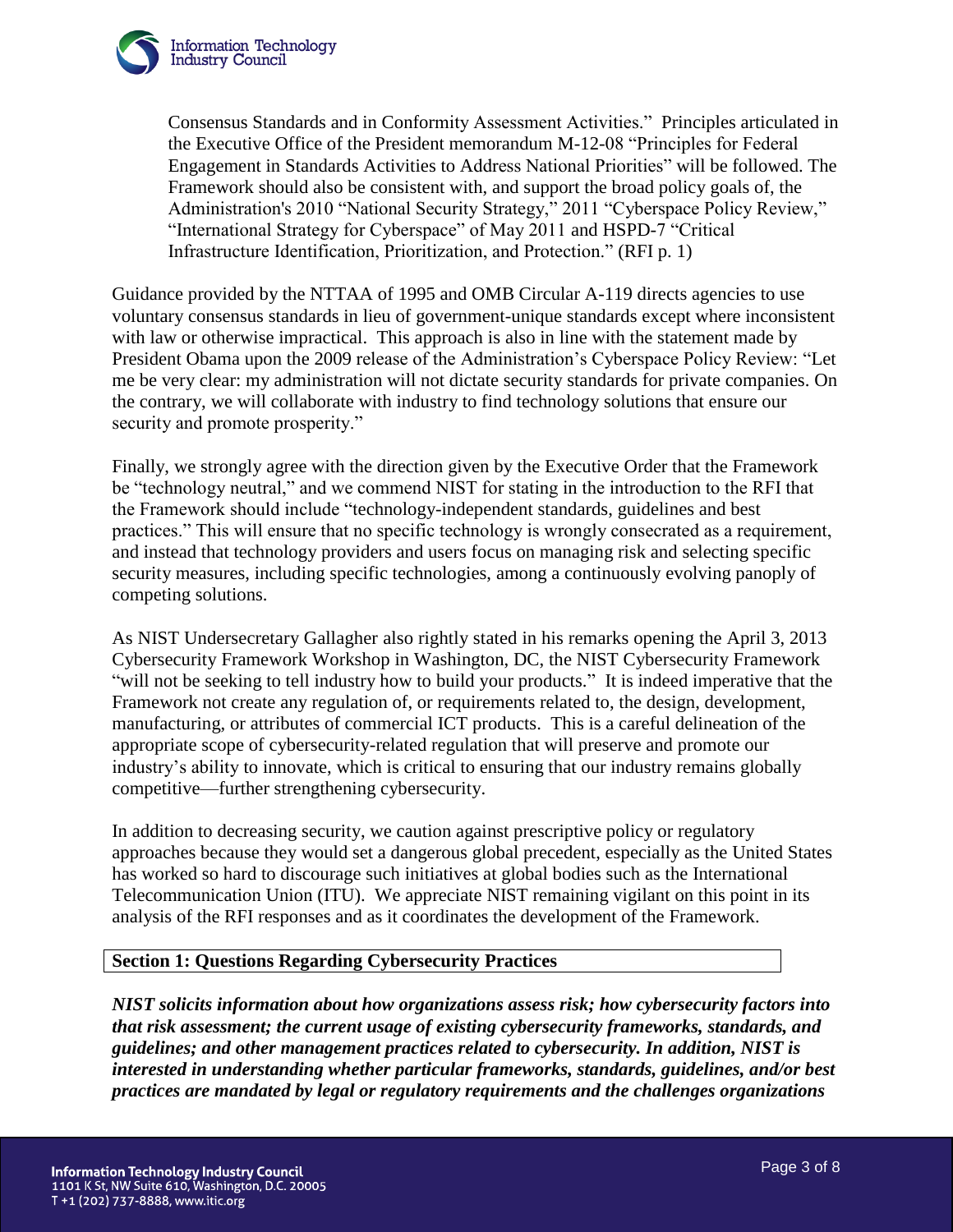

*perceive in meeting such requirements. This will assist in NIST's goal of developing a Framework that includes and identifies common practices across sectors.* 

## **12. What role(s) do or should national/international standards and organizations that develop national/international standards play in critical infrastructure cybersecurity conformity assessment?**

Page 3 of the RFI states:

It is anticipated that the Framework will: (i) Include consideration of sustainable approaches for assessing conformity to identified standards and guidelines; (ii) assist in the selection and development of an optimal conformity assessment approach; and (iii) facilitate the implementation of selected approach(es) that could cover technology varying in scope from individual devices or components to large-scale organizational operations. The decisions on the type, independence and technical rigor of these conformity assessment approaches should be risk-based. The need for confidence in conformity must be balanced with cost to the public and private sectors, including their international operations and legal obligations. Successful conformity assessment programs provide the needed level of confidence, are efficient and have a sustainable and scalable business case.

ITI largely agrees with this statement. As you are aware, conformity assessment refers to a process used to demonstrate that a product, service, or organization meets specified requirements, such as standards. Assessing conformance is done by organizations—usually independent, private laboratories—authorized to certify, inspect and test the product, service, or organization against the specification. Conformity assessment can focus on certification/type testing, as well as management system controls (for processes).

As with standards, it is essential that the marketplace determine when conformity assessment related to cybersecurity risk management is needed, what organizations should conduct those evaluations, and the appropriate way to manage an evaluation. This will allow the conformance assessment industry to move at a pace more closely tied to the pace at which threats develop and at which industry designs, develops and implements solutions that respond to these threats. Finally, most importantly, a global approach is key. There are standards for how to appropriately conduct conformity assessment that are based on global consensus and are globally deployed.

In a cross-sectoral industry such as the ICT industry (our products are used across sectors) ICT vendors may obtain sector-specific conformity assessments for products that have sector-specific uses. However, the corresponding standards do not prescribe the manner in which the products are developed, but rather what sector-specific technology features and functionalities they include.

#### **Section 2: Use of Frameworks, Standards, Guidelines and Best Practices**

*As set forth in the Executive Order, the Framework will consist of standards, guidelines, and/or best practices that promote the protection of information and information systems*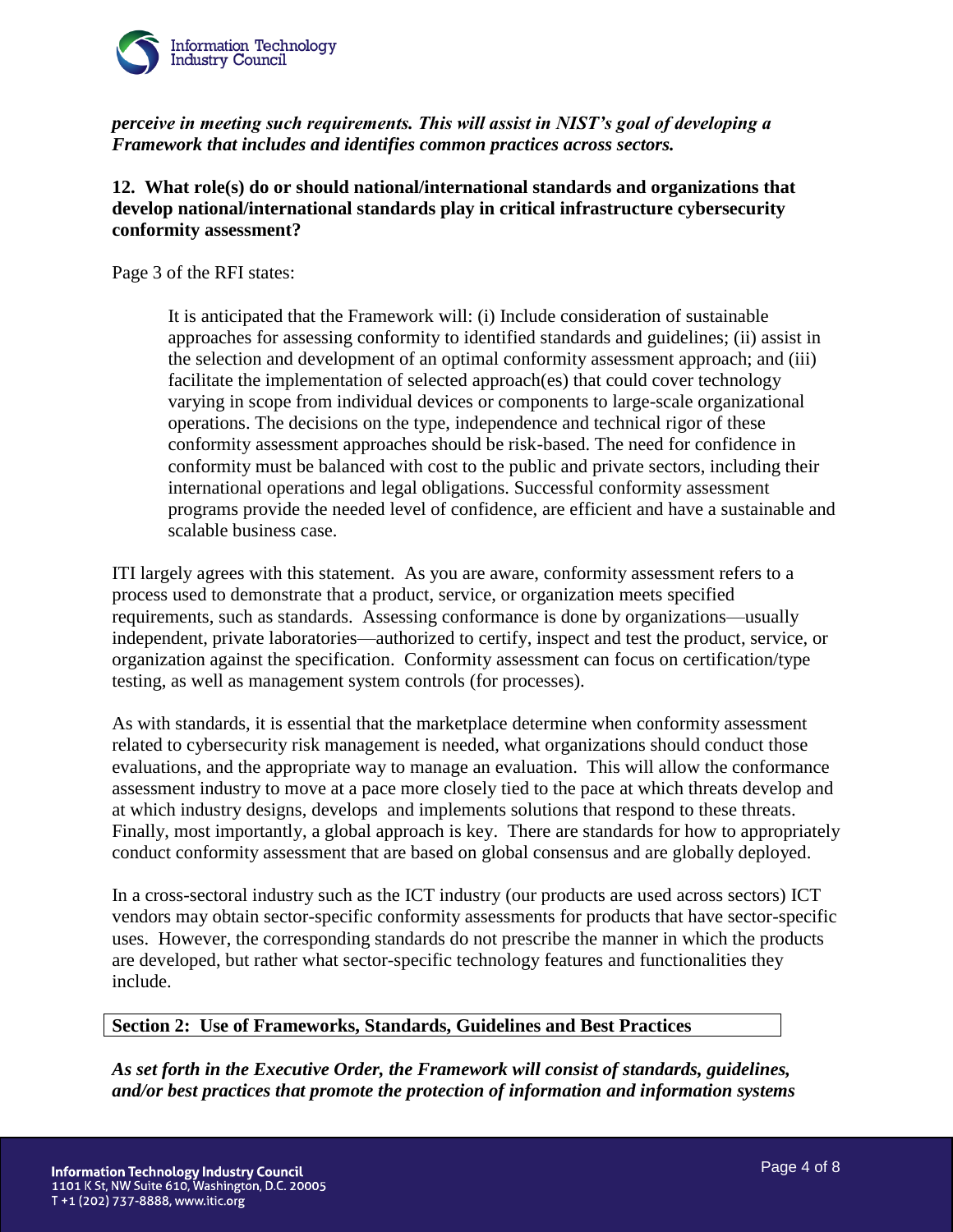

*supporting organizational missions and business functions. NIST seeks comments on the applicability of existing publications to address cybersecurity needs, including, but not limited to the documents developed by: international standards organizations; U.S. Government Agencies and organizations; State regulators or Public Utility Commissions; Industry and industry associations; other Governments, and non-profits and other non-government organizations. NIST is seeking information on the current usage of these existing approaches throughout industry, the robustness and applicability of these frameworks and standards, and what would encourage their increased usage.* 

## **1. What additional approaches already exist?**

Globally developed security standards form the foundation of cybersecurity risk management. However, it is important to stress that there is no one "cybersecurity standard" or set of practices that is applicable across the board. Cybersecurity risk management is complex, including many moving parts, responsible parties, and standards. In addition, the global ICT industry continually establishes new standardization efforts addressing emerging cybersecurity risk concerns.

Overall, the ICT industry uses a range of global standards. U.S. ICT companies contribute to developing such standards on a global, voluntary, and consensus-based basis through a range of organizations including formal standards development bodies as well as consortia and alliances. Examples include:

- Institute of Electrical and Electronics Engineers (IEEE)
- International Organization for Standardization (ISO)
- International Electrotechnical Commission (IEC)
- International Telecommunication Union (ITU)
- Internet Engineering Task Force (IETF)
- 3rd Generation Partnership Project (3GPP)
- World Wide Web Consortium (W3C)

Below we provide some examples of standards developed and used by our member companies. While not exhaustive, these standards illustrate a range of options used.

- ISO/IEC 15408 (Common Criteria for Information Technology Security Evaluation (CC)) is the global standard for computer security certification. The CC is based on the ISO/IEC standard and is a multi-lateral agreement – the Common Criteria Recognition Arrangement (CCRA) - among 26 countries including the United States, Japan, the United Kingdom, Australia, Germany, Korea, and India.
- The IETF efforts on security automation are critical to gaining global acceptance on protocols and data formats. These efforts include nascent work aimed to help industry manage and measure compliance, while enabling situational awareness and risk prioritization from the assessment capabilities coupled with information on assets and threat/vulnerability feeds. Other work is seeking to provide a representation for the most commonly exchanged incident and indicator information, using a set of IETF protocols to enable common interfaces for the exchanges. Other work is on ways to assess systems prior to joining the network to ensure endpoint compliance.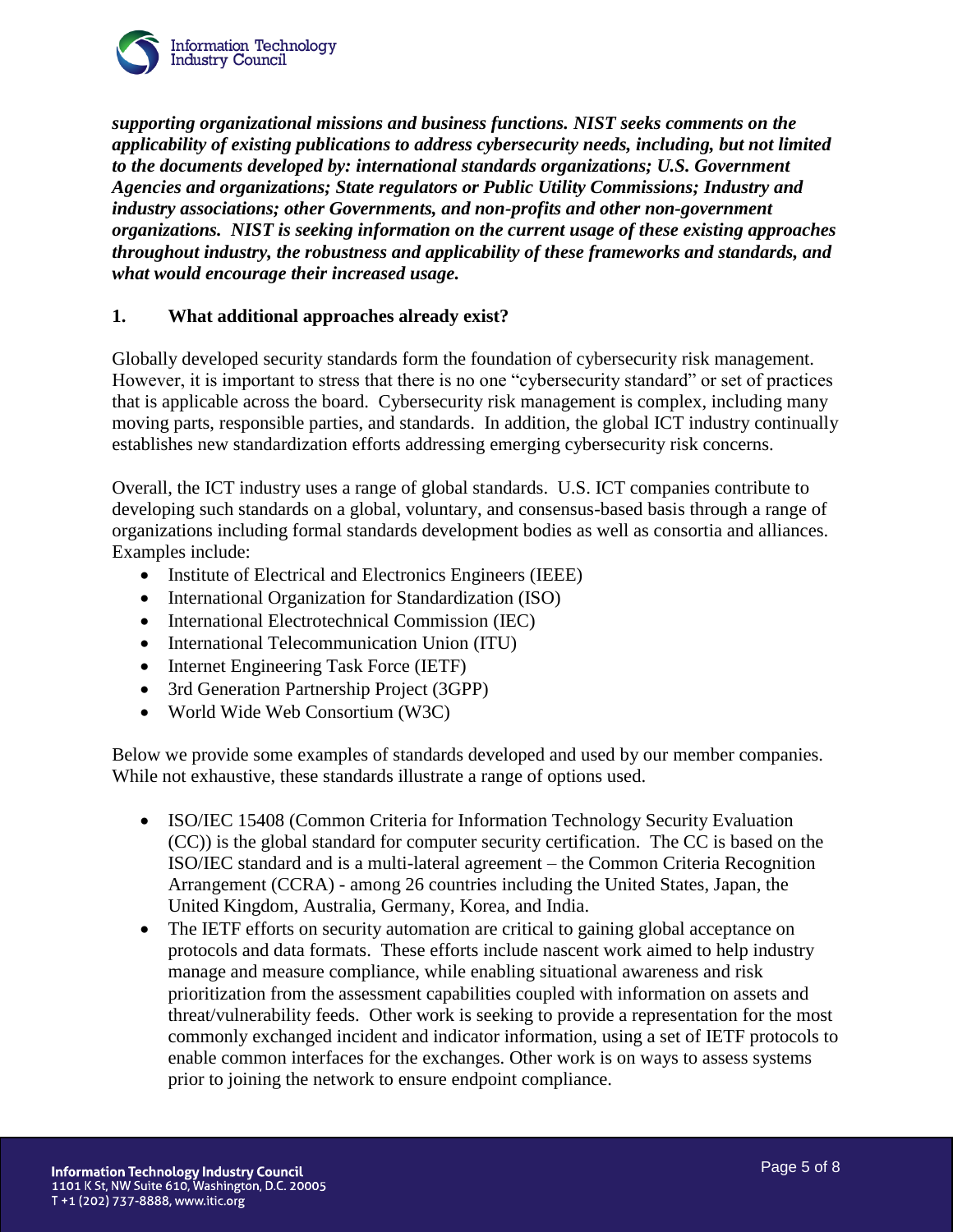

 3GPP has begun to address the issue of security assurance standards and has chartered its security group, SA3, to develop a suitable methodology for mobile network security assurance. This work is still in progress, but is moving towards re-using Common Criteria methodology to define appropriate security assurance criteria for mobile networks. Once a security methodology is agreed upon, SA3 will likely begin work to produce a collaborative Protection Profile (cPP) that would be used for security compliance of mobile networks.

In general, we prefer frameworks that place emphasis on risk management, governance, and good ICT service management, and that allow individual companies to adjust and refine the security and control objectives and implementations based on our business methods, technology architectures, and risk management approach. As an example, ISO standards are particularly helpful because they offer methodological approaches to assessing and managing risk, rather than prescriptive responses or technical solutions. One of the seminal risk management standards is the ISO 27000 series. This is a security control framework that provides a globally recognized baseline set of control objectives and controls statements with supporting guidelines and risk management framework to provide conformity among organizations' security policies. As security automation improves, control frameworks can be used to manage security requirements and reporting across and between organizations. This combination of consistent reporting on automated controls will only increase in importance.

On the other hand, we find that approaches that prescribe specific technical implementations to apply controls might not make good business sense based on the business scenario and the risk profile of the business and technology activities.

We urge NIST to promote the adoption of existing frameworks that are:

- Based on a risk management approach;
- Based on analysis of real-world data and experience to identify control objectives and guidelines that have been shown to be effective at addressing risk; and
- Presented and composed with a business-oriented audience in mind, with notes or appendices to deliver security and technology domain-specific details.

### **9. What other outreach would be helpful?**

Outreach regarding the Framework should be domestic as well as global.

Domestically, as the U.S. Government seeks to inform stakeholders about the Framework, one path it should take is to build on its existing sponsorship of the private sector-created and led National Cyber Security Alliance [\(www.staysafeoline.org\)](http://www.staysafeoline.org/), which is the leading security awareness public-private partnership in existence.

Although we hope that other governments around the world emulate NIST's approach and Framework (see our answer to Section 3, question 10 below), there is a risk in developing this Framework. Some governments might misunderstand the role of the Framework and incorrectly interpret its development as a sign that country-specific, regulatory action is both necessary and warranted. As ITI has talked to other governments since the release of the Executive Order, we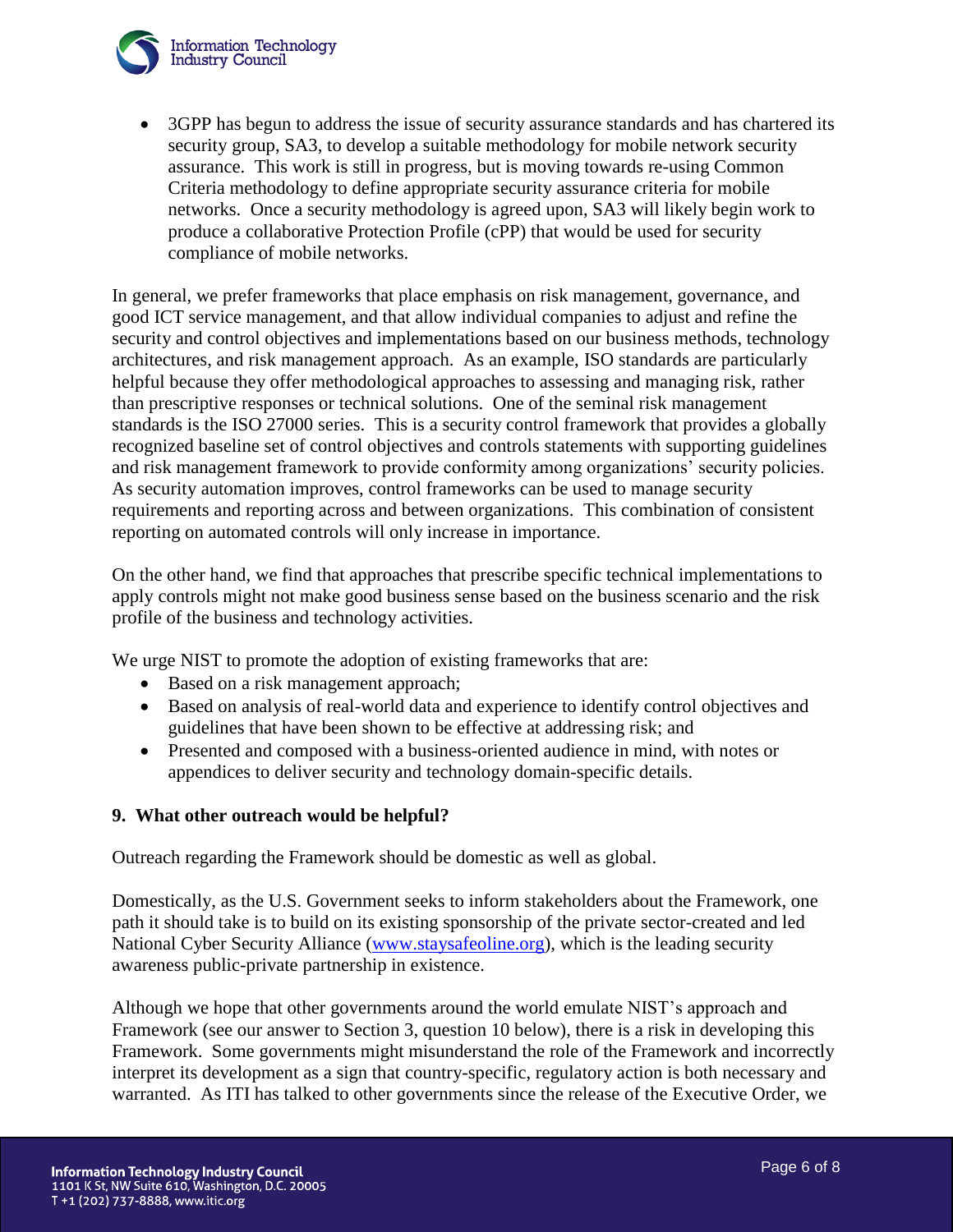

have carefully stressed that, although NIST does develop cybersecurity standards for U.S. federal non-national security computer systems (standards that are then mandated for federal agency use by the Office of Management and Budget (OMB)), in this Framework NIST is NOT developing standards that will be mandated on industry. This is a nuance that could be easily lost. Further, the development of the Framework will be an industry-led endeavor. The U.S. Government should conduct extensive global outreach to educate other governments about the development, purpose and role of the Framework—what it is and what it is not—and encourage those governments to take similar approaches based on voluntary, global, industry-led standards.

## **Section 3: Specific Industry Approaches**

*In addition to the approaches above, NIST is interested in identifying core practices that are broadly applicable across sectors and throughout industry. NIST is interested in information on the adoption of the following practices as they pertain to critical infrastructure components:* 

- *Separation of business from operational systems;*
- *Use of encryption and key management;*
- *Identification and authorization of users accessing systems;*
- *Asset identification and management;*
- *Monitoring and incident detection tools and capabilities;*
- *Incident handling policies and procedures;*
- *Mission/system resiliency practices;*
- *Security engineering practices;*
- *Privacy and civil liberties protection*

## **4. Are some of these practices not applicable for business or mission needs within particular sectors?**

While some of the ICT sector's products are sector-specific (i.e. an ICT solution developed specifically for the management of a power generation system), most are not. The same databases, routers or processors are used by companies in the public, retail, defense, power, transportation, tourism, and other sectors. Whether its products are sector-specific or not, a commercial-off-the-shelf (COTS) ICT vendor will generally use the same design, development and manufacturing processes and practices. Therefore, these products do not comply with different and divergent product assurance standards. Instead, they comply with and are evaluated under cross-sectoral product assurance standards. That is not to say that ICT vendors do not obtain sector-specific conformity assessments for products that have sector-specific uses. However, the corresponding standards do not prescribe the manner in which the products are developed, but rather what sector-specific technology features and functionalities they include.

## **10. What are the international implications of this framework on your global business or in policymaking in other countries?**

ITI's members are global companies located in various countries. Most service the global market and have complex supply chains in which products are developed, made, and assembled in multiple countries across the world. As a result, we acutely understand the impact of